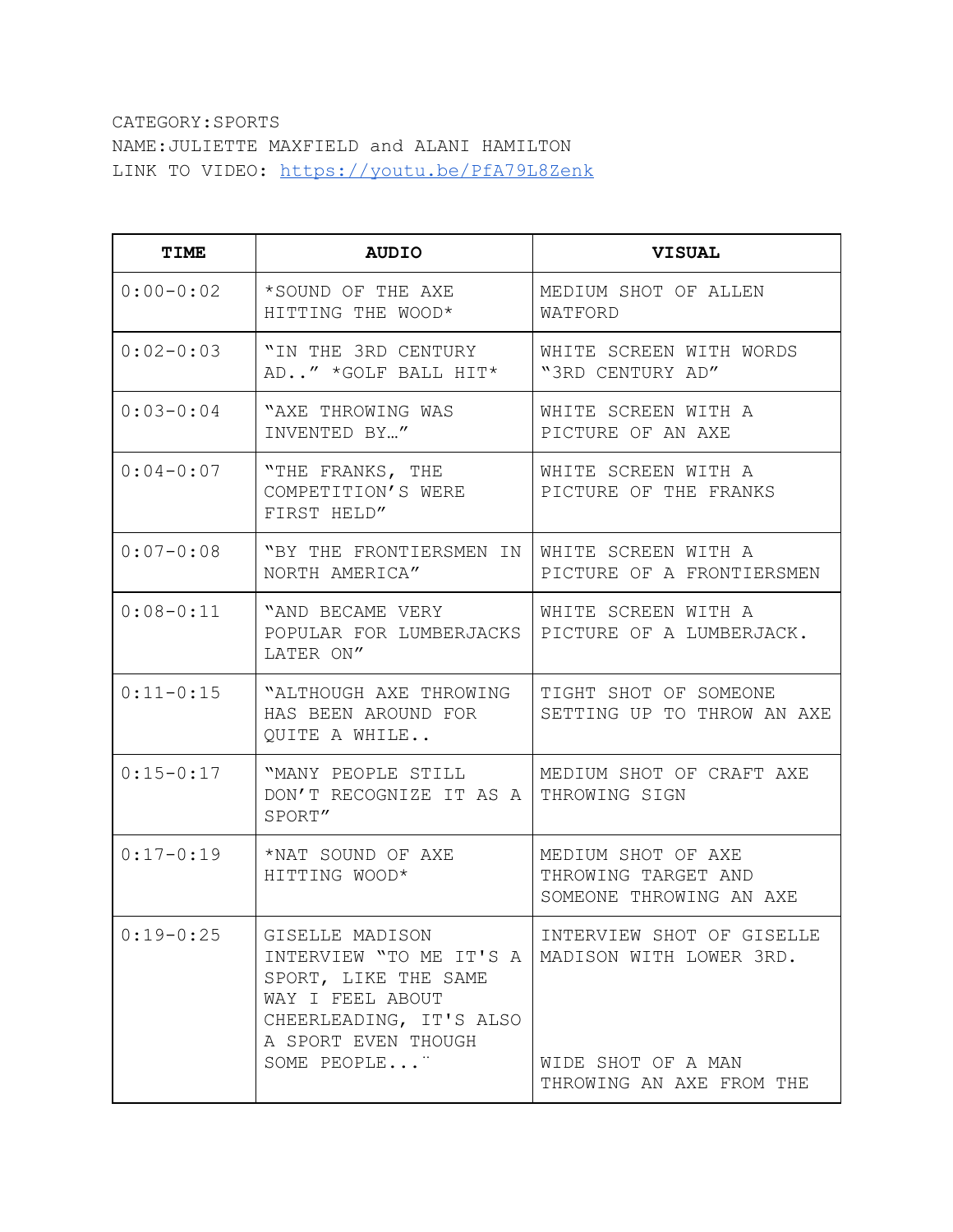|               |                                                                                           | BEHIND ANGLE.                                                                                |
|---------------|-------------------------------------------------------------------------------------------|----------------------------------------------------------------------------------------------|
| $0:25-0:27$   | "DON'T CLASSIFY IT AS A<br>SPORT"                                                         | BACK TO THE INTERVIEW SHOT<br>WITH GISELLE MADISON.                                          |
| $0:27 - 0:30$ | KRISTA HAIDLE INTERVIEW<br>"I MEAN I THINK IT´S<br>VERY MUCH LIKE A"                      | INTERVIEW SHOT WITH BOKEH<br>OF KRISTA HAIDLE.                                               |
| $0:30-0:33$   | "TARGET SPORT LIKE A<br>LOT OF OTHER SPORTS I<br>$DO$                                     | MEDIUM UNFOCUSED<br>REFOCUSING SHOT OF THE<br>TARGET.                                        |
| $0:33 - 0:35$ | "I MEAN IT TAKES<br>ACCURACY AND PRECISION"                                               | TIGHT SHOT OF THE TARGET<br>WITH AN AXE IN THE TARGET.                                       |
| $0:35 - 0:37$ | "AND PRACTICE"                                                                            | MEDIUM SHOT OF THE<br>TARGET<br>THROUGH THE GATE.                                            |
| $0:37-0:40$   | "YOU'VE GOT TO BE AT<br>LEAST ATHLETICALLY<br>ENOUGH TO be PRECISE<br>WHENEVER YOU DO IT" | BACK TO INTERVIEW SHOT OF<br>KRISTA HAIDLE                                                   |
| $0:40-0:42$   | INTERVIEW WITH ALEN<br>WATFORD "A LOT OF SKILL<br>INVOLVES"                               | INTERVIEW SHOT OF ALEN<br>WATFORD                                                            |
| $0:42-0:45$   | "A LOT OF HAND AND EYE<br>COORDINATION"                                                   | MEDIUM SHOT OF AN AXE<br>BEING THROWN AT THE WALL                                            |
| $0:45 - 0:46$ | "IT'S NOT JUST ABOUT"                                                                     | TIGHTER MEDIUM SHOT OF<br>SOMEONE THROWING THE AXE<br>FROM A SIDE ANGLE                      |
| $0:46-0:49$   | "THROWING THAT AXE,<br>IT'S ABOUT THROWING IT<br>STRAIGHT"                                | WIDE SHOT OF SOMEONE<br>THROWING THE AXE AND<br>MISSING.                                     |
| $0:49-0:52$   | RNE-TV LIVE REPORTER<br>JULIETTE MAXFIELD "AXE<br>THROWING LIKE MANY<br>OTHER SPORTS"     | UNFOCUSING SHOT INTO<br>FOCUSED SHOT OF THE<br>SCOREBOARD AT AN AXE<br>THROWING COMPETITION. |
| $0:52 - 0:54$ | "HOLD COMPETITIONS THAT<br>CAN TAKE YOU TO"                                               | MEDIUM SHOT OF CHALKBOARD<br>AT CRAFT AXE FOR PEOPLE TO<br>WRITE THEIR SCORES.               |
| $0:54 - 0:55$ | "A HIGH LEVEL"                                                                            | TIGHT SHOT OF SOME WRITING                                                                   |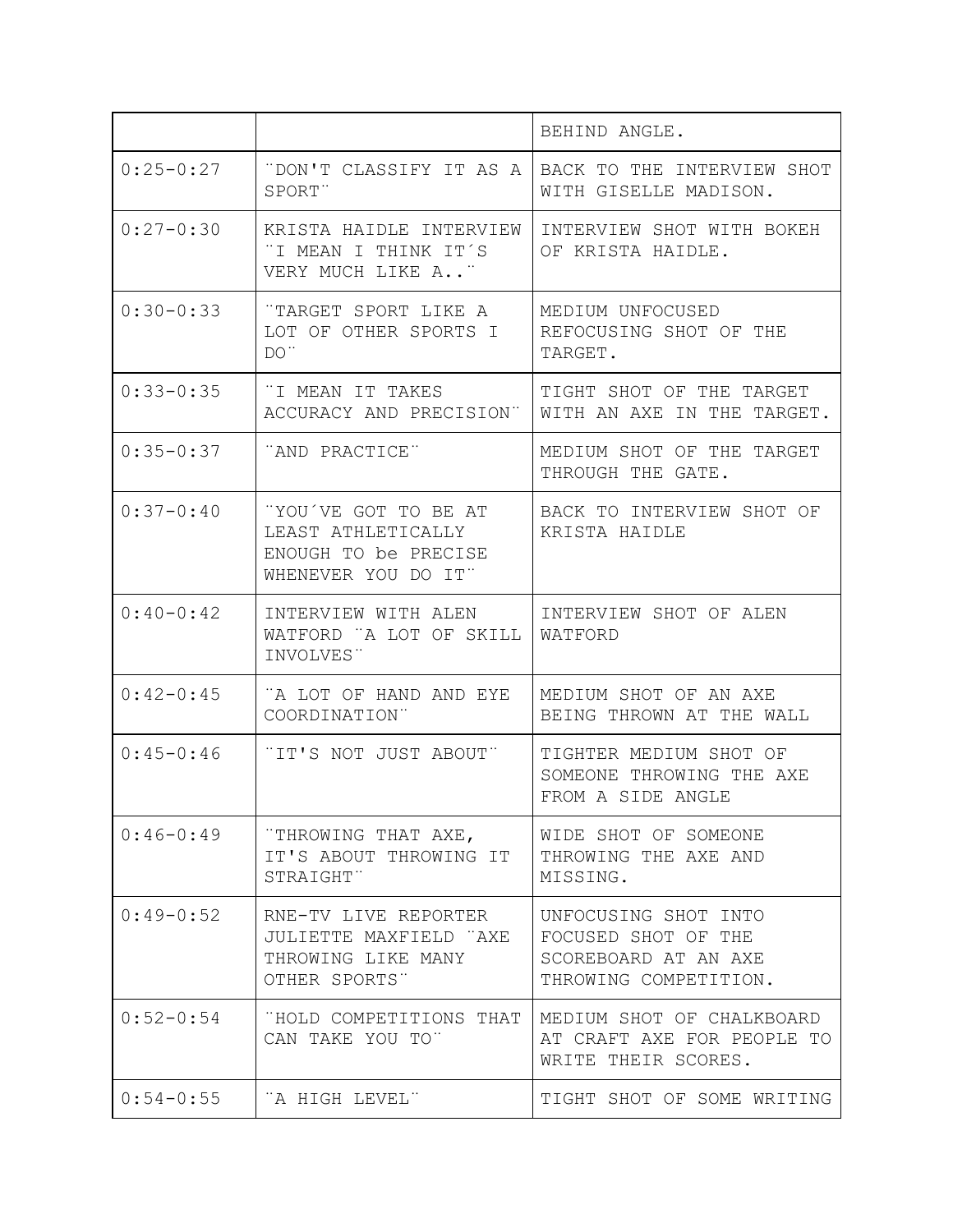|               |                                                                                                        | THEIR SCORE ON CHALKBOARD<br>AT CRAFT AXE.                                      |
|---------------|--------------------------------------------------------------------------------------------------------|---------------------------------------------------------------------------------|
| $0:55 - 0:57$ | NAT SOUND OF AXE<br>HITTING THE WOOD                                                                   | MEDIUM SHOT OF THE AXE<br>HITTING THE WOOD.                                     |
| $0:57 - 1:00$ | KEVIN METLES INTERVIEW<br>"WE DO HAVE A LEAGUE<br>AND UH THEY DO COMPETE"                              | INTERVIEW SHOT WITH LOWER<br>3RD OF KEVIN METLES.                               |
| $1:00-1:02$   | "IN A COMPETITION"                                                                                     | MEDIUM SHOT OF IPAD WHERE<br>THEY TAKE SCORES IN<br>COMPETITIONS.               |
| $1:02-1:04$   | "AND UH THERE'S A<br>CHAMPIONSHIP WORLDWIDE"                                                           | TIGHT SHOT OF IPAD WHERE<br>THEY TAKE SCORES IN<br>COMPETITIONS.                |
| $1:04-1:06$   | "SO LIKE ONCE YOU GET<br>PAST LIKE"                                                                    | UNFOCUSING TIGHT SHOT<br>GOING INTO FOCUSED SHOT OF<br>SOMEONE THROWING AN AXE. |
| $1:06 - 1:08$ | "THE NATIONAL STAGE YOU<br>CAN MAKE IT TO THE<br>WOR1D"                                                | BACK TO INTERVIEW SHOT OF<br>KEVIN METLES.                                      |
| $1:08 - 1:10$ | RNE TV LIVE REPORTER,<br>JULIETTE MAXFIELD "BUT<br>AXE THROWING IS MORE<br>THAN JUST A<br>COMPETITION" | WIDE SHOT OF A MAN<br>THROWING AN AXE FROM A<br>SIDE ANGLE.                     |
| $1:10-1:12$   | "ITS ABOUT BUILDING<br>BONDS"                                                                          | TIGHT SHOT OF THE BACK OF<br>SOMEONE'S ARMS THROWING AN<br>AXE.                 |
| $1:12 - 1:15$ | "AND GROWING AS A TIGHT<br>KNIT COMMUNITY"                                                             | WIDE SHOT OF PEOPLE<br>TALKING AFTER THROWING<br>THEIR AXES.                    |
| $1:15 - 1:17$ | NAT SOUND OF<br>COMPETITORS SWITCHING<br>SPOTS AND TAPPING THEIR<br>AXES TOGETHER WHEN THEY<br>SWITCH. | TIGHT SHOT OF COMPETITORS<br>CLANKING THEIR AXES<br>TOGETHER TO SWITCH SIDES.   |
| $1:17 - 1:20$ | INTERVIEW WITH ALEN<br>WATFORD UH ANYBODY                                                              | INTERVIEW SHOT OF ALEN<br>WATFORD.                                              |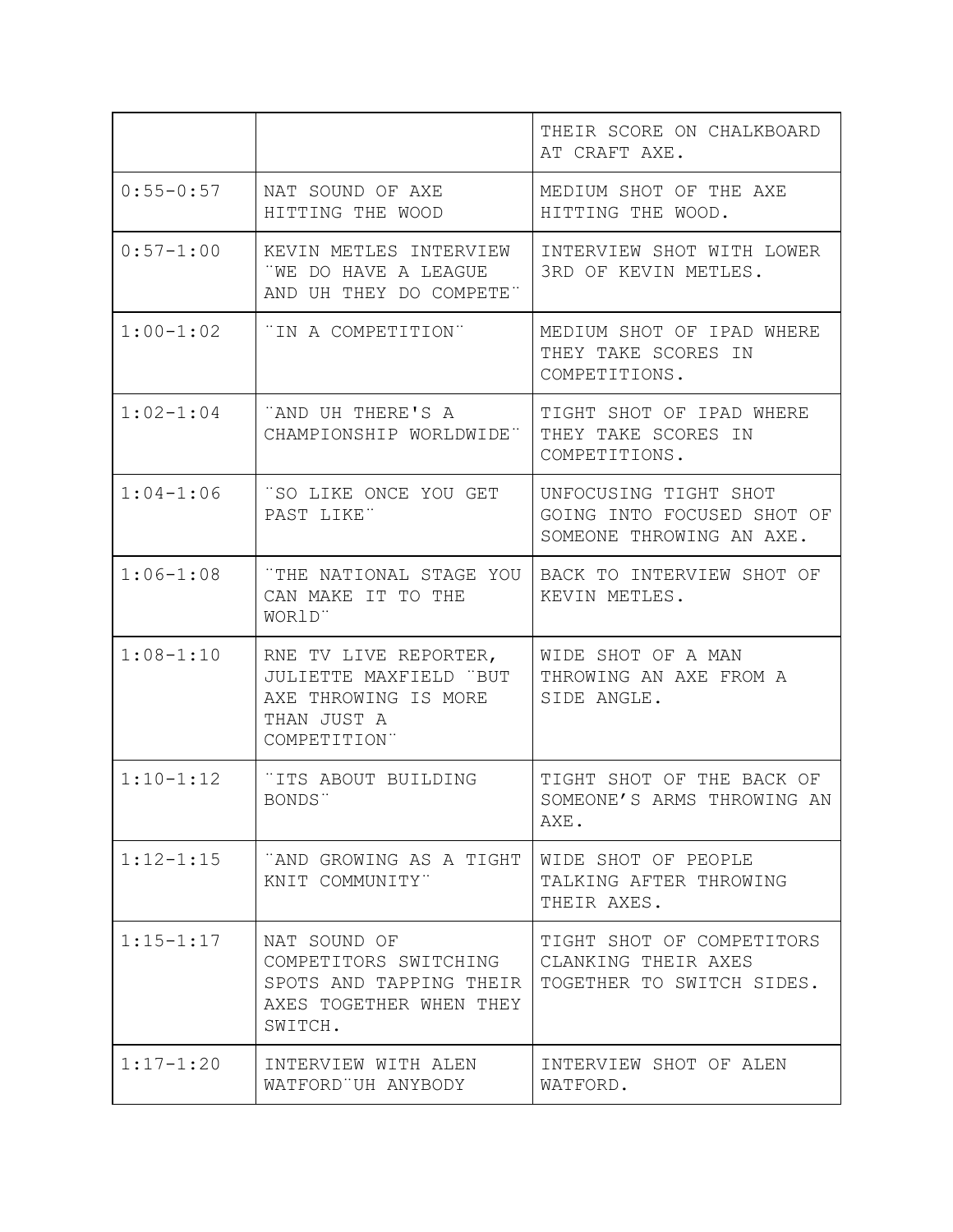|               | THAT'S A MEMBER OF THE<br>AXE THROWING"                                                      |                                                                                        |
|---------------|----------------------------------------------------------------------------------------------|----------------------------------------------------------------------------------------|
| $1:20 - 1:21$ | "ASSOCIATION"                                                                                | MEDIUM SHOT OF SOMEONE<br>GETTING READY TO THROW AN<br>AXE FROM THE SIDE.              |
| $1:21 - 1:22$ | "WILL GIVE YOU THE<br>SHIRT OFF THEIR"                                                       | WIDE SHOT OF SOMEONE<br>THROWING AN AXE AND<br>MISSING.                                |
| $1:22 - 1:23$ | "BACK"                                                                                       | INTERVIEW SHOT OF ALEN<br>WATFORD.                                                     |
| $1:23 - 1:26$ | INTERVIEW WITH KRISTA<br>HAIDLE "SO I THINK THE<br>BIGGEST PART OF THE<br>EXPERIENCE IS THE" | INTERVIEW SHOT OF KRISTA<br>HAIDLE                                                     |
| $1:26 - 1:28$ | "SOCIAL ENVIRONMENT<br>WHICH IS WHY I STARTED"                                               | MEDIUM SHOT OF THE JUDGES<br>TALKING/MINGLING.                                         |
| $1:28 - 1:30$ | "TO JOIN IN THE FIRST<br>PLACE"                                                              | WIDE SHOT OF THE JUDGES<br>MINGLING.                                                   |
| $1:30-1:34$   | "AND THE PEOPLE ARE<br>GREAT AND THE<br>COMPETITION IS REALLY<br>GOOD THIS LEAGUE"           | INTERVIEW SHOT OF KRISTA<br>HAIDLE.                                                    |
| $1:34-1:35$   | "AND SO"                                                                                     | MEDIUM SHOT OF KRISTA<br>THROWING AN AXE DURING A<br>COMPETITION.                      |
| $1:35 - 1:39$ | 'UM IT'S JUST ABOUT<br>GETTING BETTER AND<br>MAKING FRIENDS DOING<br>IT''                    | MEDIUM SHOT THROUGH A<br>WINDOW OF SOMEONE THROWING<br>AN AXE DURING A<br>COMPETITION. |
| $1:39 - 1:41$ | "ALTHOUGH AXE THROWING<br>"CAN BE A VERY SERIOUS<br>SPORT"                                   | MEDIUM SHOT OF AN AXE<br>GOING INTO THE TARGET AT<br>GLOW IN THE DARK AXE<br>THROWING. |
| $1:41 - 1:43$ | TIT IS ALSO A GREAT WAY<br>TO HAVE FUN"                                                      | SOMEONE WALKING BACK FROM<br>THROWING THE AXE.                                         |
| $1:43 - 1:45$ | WHEN I FIRST STARTED                                                                         | INTERVIEW SHOT OF KEVIN                                                                |